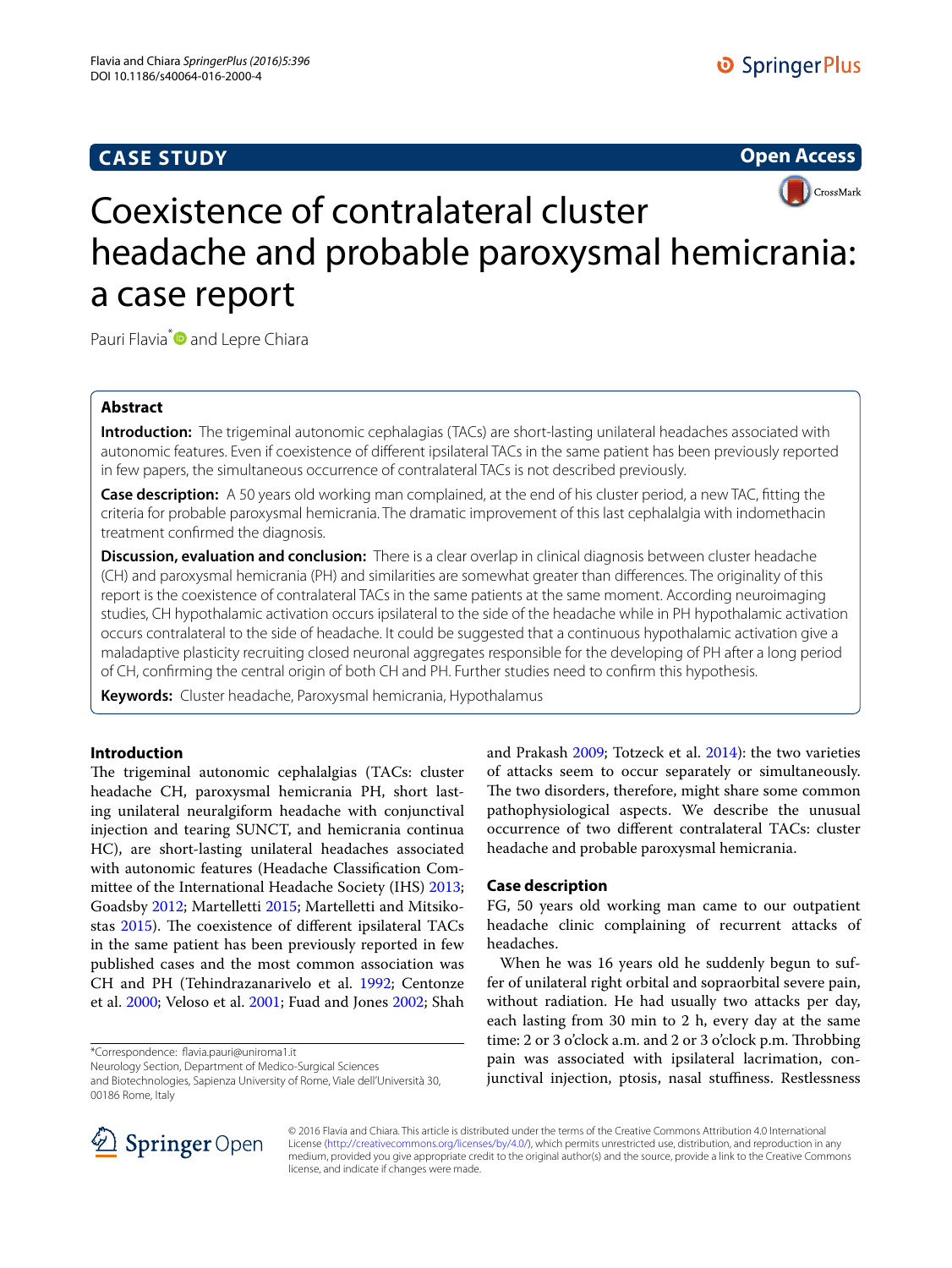or pacing activity was always present. Patient denied to experienced aura, nausea, photophobia or phonophobia. The attacks were concentrated in cluster lasting about 1 month, usually during summer, when he was young, and preferentially during winter in adult life. He remembered to have had about a cluster period every year in the last decade. He was treated with ergot, flunarizine, injectable sumatriptan.

The patient did not report a family history of headache. He smoked 30 cigarettes per day, drank about five cups of short-coffee per day, and some glasses of wine at dinner. During the pain periods alcohol intake triggered the beginning of the headache. He had suffered of gastric ulceration treated with proton pump inhibitor (omeprazole) and he was taking antihypertensive drugs.

The patient came to our clinic nearly at the end of the cluster period, but complained a new kind of headache, pulsating in quality, located on the left side, left temple, eye, and forehead, with radiation to the nostril associated with lacrimation, nasal congestion, photophobia, and phonophobia. He did not refer restlessness. These headache initially lasted 90 min, starting at 11 p.m., almost every night, rarely he had attack at 4 p.m. In the course of the time the attacks began more frequent: 4–5/day lasting about 30 min. The patient strongly asserted the new headaches were different from his usual previous ones. He was experienced these new headaches from 2 months and drugs he was using for cluster headache (verapamil, injectable sumatriptan) gave no relief, such as other nonsteroidal anti-inflammatory drugs (i.e. nimesulide, ergot). Routine blood tests revealed slight hyperglycemias and hypercholesterolemia. MRI of the head was normal.

Indomethacin, 50 mg taken at night, before sleeping, dramatically interrupted the crisis. The patient stopped the drug because of gastritis; this led to the recurrence of the headache. A this time Indomethacin 50 mg/daily was not enough, and the dose of 50 mg tid was gradually titrated together with increase in gastric protection. In 2 weeks the patient was again pain-free.

Indotest was not performed due to non availability of parenteral indomethacin (Antonaci et al. [1998\)](#page-2-10) He was in indomethacin for 1 month after the last attack, and he is now headache free from 24 months. The patient gave his informed consent to the writing of this paper.

## **Discussion and evaluation**

According to the IHS classification (Headache Classification Committee of the International Headache Society (IHS) [2013\)](#page-2-0) trigeminal autonomic cephalalgias (TACs) show the clinical symptoms of headache associated with signs of cranial autonomic system impairment: the presence of these signs made possible the diagnosis. TACs include Cluster Headache (CH) and Paroxysmal Headache (PH) sharing the same autonomic system impairment. There is a clear overlap in clinical diagnosis between CH and PH and similarities are somewhat greater than differences. The differential diagnosis actually points out the duration of headache—shorter in PH and longer in CH–, the frequency of the attacks—more frequent PH than CH–, and the response to indomethacin. The duration of CH is usually between 45 and 90 min, but briefer attacks, lasting 15 min have been described; on the other hand PH usually lasts 2–30 min, but 4 h attacks have been described too. The frequency is also different. In CH, headache could be present 3 times/ week to 5–6/day; 5 attacks/day or more is the usual presentation in PH. Indomethacin is considered as a drug ineffective for CH patients whereas positive response is an essential criterion for the diagnosis of PH. At the same time some anedoctal reports are present in literature showing clinical efficacy of indomethacin in CH (Buzzi

and Formisano [2003;](#page-2-11) Prakash et al. [2010](#page-2-12)). The right sided headache complained by our patient fulfilled the criteria for CH, according the last International Classification of the Headache Society (Headache Classification Committee of the International Headache Society (IHS) [2013](#page-2-0)). Some doubts arise regarding the left-sided headache: it is actually a strictly unilateral headaches with autonomic features, i.e. lacrimation, nasal congestion; the pain is pulsating in quality, essentially over the temple and forehead. All these features fulfil the criteria for PH, or probable PH because according to the IHS classification (Headache Classification Committee of the International Headache Society (IHS) [2013](#page-2-0)) attacks of paroxysmal hemicrania occur in periods lasting 7 days to 1 year separated by pain-free periods lasting  $\geq$ 1 month and we do not have till now the knowledge of a second attacks period, but the duration of the attacks is a little longer, and the frequency lower. On the other hand the sudden response to indomethacin, and the inefficacy of drugs previously used for CH, suggest the diagnosis of PH. Furthermore the patient clearly distinguished and differentiated the two kind of headaches and entered our clinic for the left sided headache, because the right sided headache was clearly recognized from him as the usual cluster headache he had suffered from a long time.

The simultaneous coexistence of CH and PH suggest the presence of some factors, both common and independent, which produce a condition that can give rise to both disorders. The two disorders, therefore, might share some pathophysiological aspects. Goadsby [\(2002\)](#page-2-13) demonstrated that both paroxysmal hemicrania and cluster headache have raised calcitonin gene-related polypeptide and vasoactive intestinal polypeptide in the cranial circulation during attacks, suggesting a common pathogenesis. The finding that subcutaneous sumatriptan can work